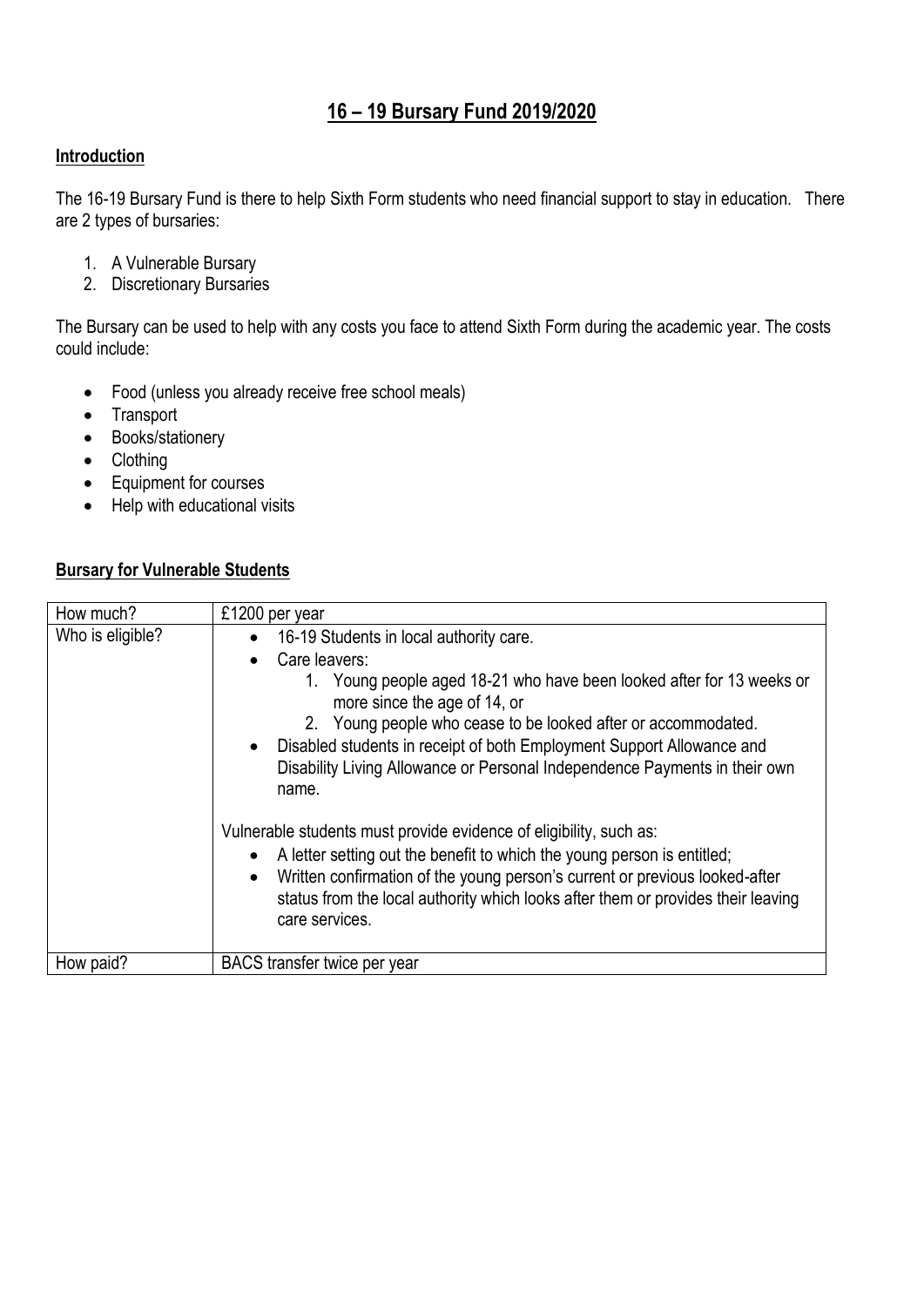#### **Discretionary Bursaries**

You can apply for a discretionary bursary if you do not fall into any of the vulnerable groups, but you need financial assistance to stay in education. The school will decide who receives a Discretionary Bursary and how much they receive.

| Discretionary    | Level 1                                                                                     | Level 2                                                                               |
|------------------|---------------------------------------------------------------------------------------------|---------------------------------------------------------------------------------------|
| <b>Bursaries</b> |                                                                                             |                                                                                       |
| How much?        | A maximum of £700 per year                                                                  | A maximum of £250 per year                                                            |
| Who is eligible? | Those in receipt of means tested<br>benefits e.g. Working Tax<br>Credit/Child Tax Credit    | Those with identifiable financial need who do<br>not fall into Vulnerable or Level 1. |
| How paid?        | BACS transfer, two payments per<br>year - following approval by the<br><b>Bursary Panel</b> | BACS transfer – payment made at the earliest<br>opportunity after approval            |

#### **Eligibility for bursaries**

Students who are deemed eligible should be aware that to continue to receive a bursary they must:

- Maintain a good level of attendance of at least 95% with no unauthorised absences
- Maintain at least satisfactory levels of effort (2's or above), as shown by termly assessment grades
- Maintain good levels of behaviour (i.e. no sanction above a Sixth Form detention) or as determined by the Head of Sixth Form
- Remain on roll at the school until they have taken their summer examinations

#### **Applications for financial support should reach the school by 5 October 2018** although it may still be possible to apply for funding after this date.

The School will allocate the majority of the Bursary Fund as quickly as possible but will retain a small amount to cover late applications, unexpected costs or changes of circumstance. The school will only receive one payment and once this has been allocated there will be no more funding for the academic year available.

Those on low incomes will have to produce evidence of their financial situation, such as:

- Income support letter
- Tax credit award notice
- Jobseeker's allowance award letter
- P60 (additional evidence will be required)
- Self-employed income evidence
- Certified letter from the Department of Work and Pensions

If you wish to apply for financial support please complete an application form and return it to the Sixth Form office by **Friday 4 October 2019.**